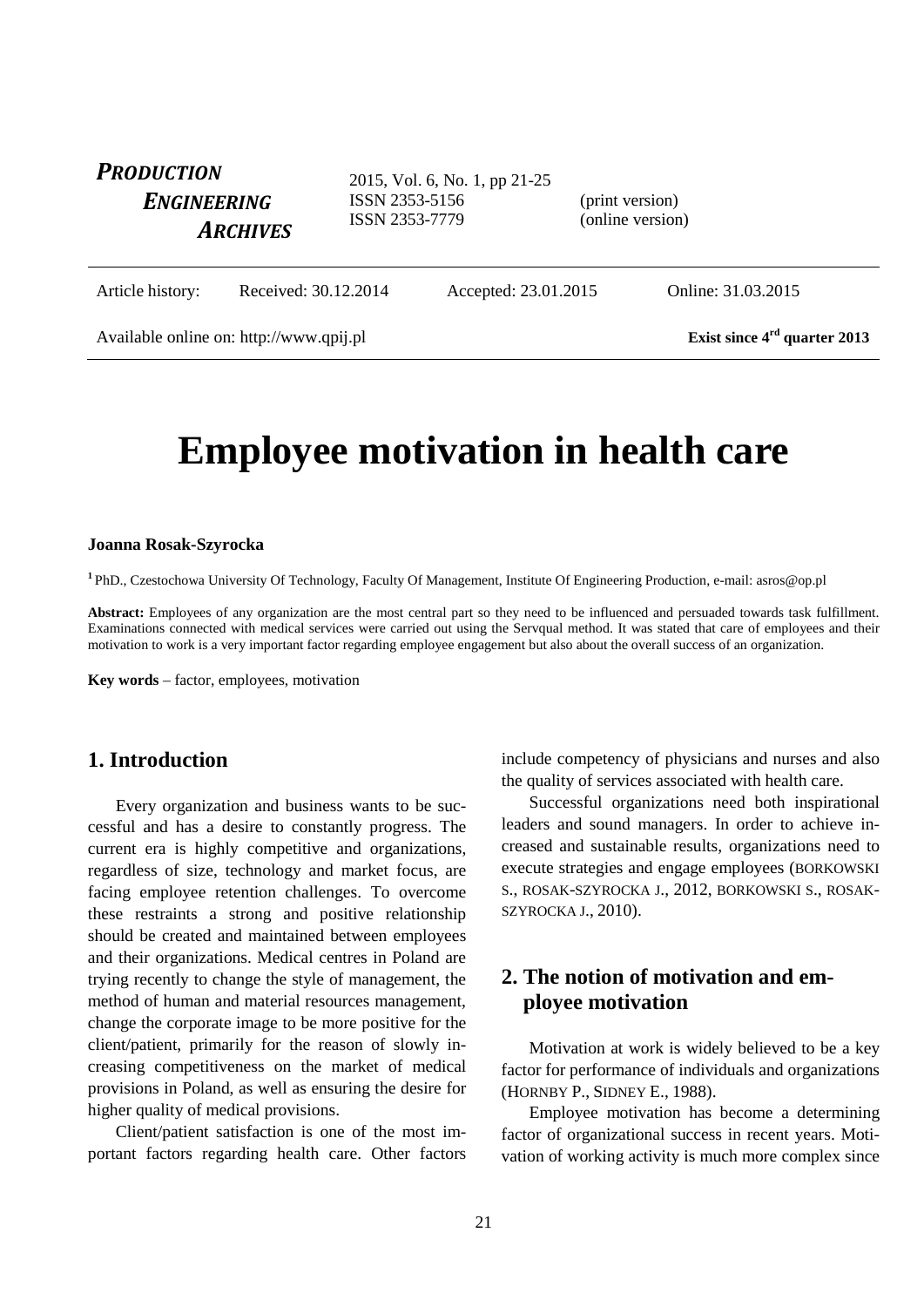different people have different needs and desires which means they are differently motivated. Understanding employee activity goals and motivation of their economic behavior is closely connected to personnel management and greatly influences the enterprise performance.

Motivation is the process of initiating human activities which is directed at attaining certain goals. Employees who have unclear objectives tend to work slowly, have bad results, lack interest and perform less tasks than the employees who have clear and challenging goals. Employees with clearly defined goals are more energetic and productive (MILJKOVIC S., 2007).

The key motivation principle states that performances are based on the level of abilities and motivation of the person. This principle is often shown by the following formula (ARMSTRONG M. A. 2001):

$$
Performance = f(capabilities \ x \ motivation)
$$
 (1)

According to such a principle, none of the tasks may be successfully completed if the person in charge of that task is not capable of doing it.

Motivation is the accumulation of energy and behavioral targeted to achieve a particular purpose, depending on the value or the expected rewards and punishments (HASSANZADEH R., MAHDINEJAD G., 2013).

### **3. Gender motivation**

The satisfaction of stereotypical masculine needs such as economic success, autonomy and achievement is more typical for men (Fig. 1).

As it can be seen from Figure 1 for men, earnings, freedom, advancement, challenge, possibility to use skills etc. are more significant performance motivators.

According to a gender stereotypical model, women should fulfill family needs and care of the quality of their family life (Fig. 2). So, as it can be seen from Figure 2, for women interpersonal relationship, security, fringe benefits, environment etc. should be more important.

Men's economic behavior motivation can be characterized as a tend to:

- − earning,
- autonomy of work,
- − promotion,
- − recognition,
- success and
- training.



*Fig. 1. Stereotypical men motivators. Source: own study basis on: ARNANIA-KEPULADZE T. 2010*



*Fig. 2. Stereotypical women motivators.*

*Source: own study basis on: ARNANIA-KEPULADZE T. 2010*

Alternatively, women's motivation could be characterized as:

- − aiming to co-operation,
- − working conditions,
- − a good living area,
- − fringe benefits, etc. concerns.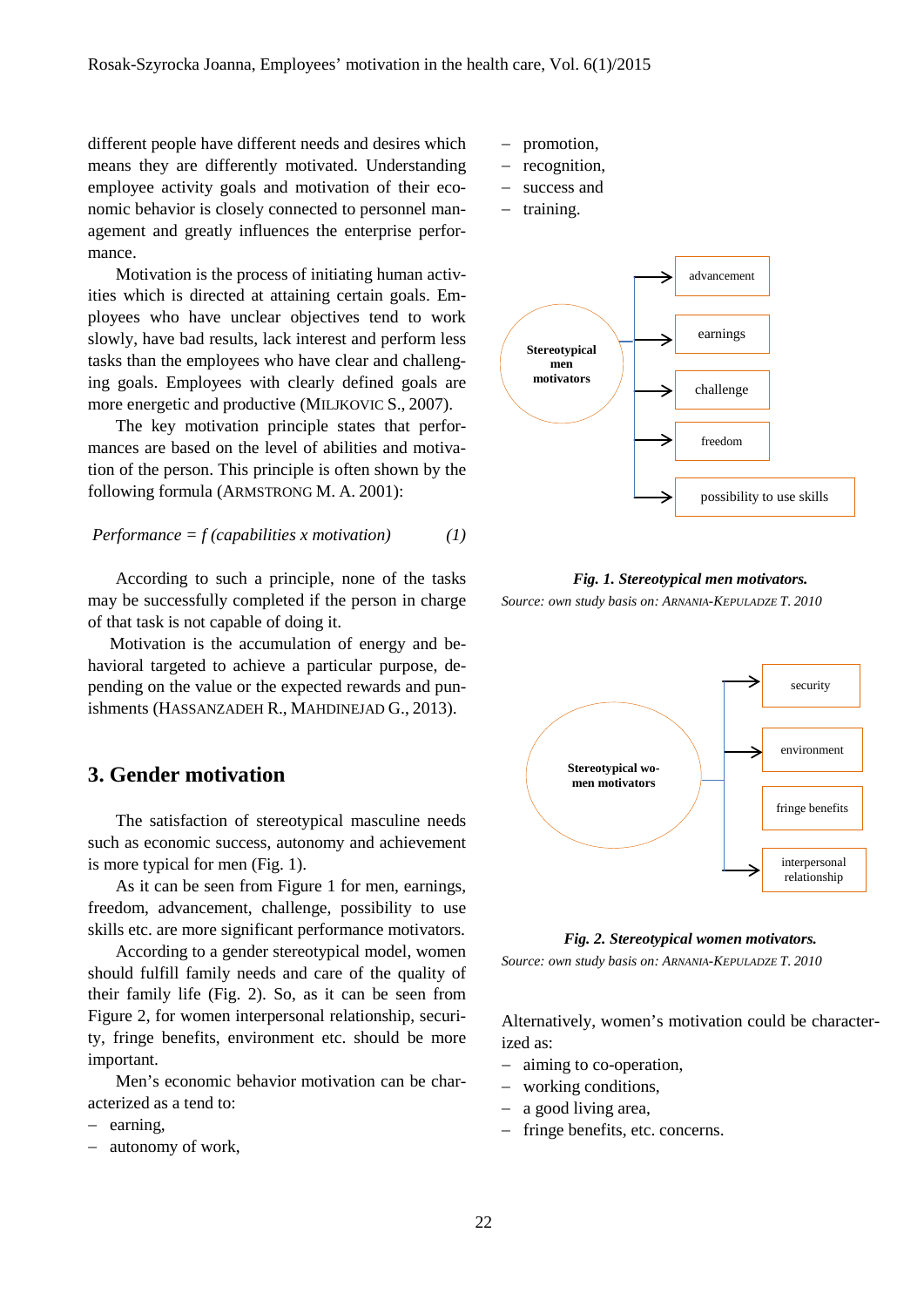Hofstede (2001) came to the conclusion that while men's concerns are mostly earnings, promotion and responsibility, women value a friendly atmosphere and usually concern prestige, challenge, task significance, job security, co-operation and their work environmental conditions (HOFSTEDE G., 2001).

Bigoness (1988) found out that men usually emphasize salary while women`s emphasis is on professional growth (BIGONESS W.J., 1988).

### **3. Characteristic of examinations**

A group of 60 public hospitals possessing various levels of the reference, providing various types of medical services and located in different areas of Poland were included in the examinations. The Servqual method was used in examinations. The method was elaborated by Parasurman A., Zeithaml V.A. and Berry L. in 1983 - 1985. This is one of most popular methods, utilized by numerous organizations (academic institutions, the health care, banks, hotels, as well as offices legal). Examinations referring to the quality estimation of the stationary medical treatment were resistant to the following models (MAJOR B., KONAR E., 1984, ROSAK J., CZERNIEC E., 2005, BORKOWSKI, 2004):

$$
S = P - O \tag{1}
$$

where: S - Servqual result,

- P perceiving the service by clients,
- O expectation clients with respect to the service.

According to examinations conducted by 2400 client/patients and 2400 workers of hospitals by means of the Servqual method, the group of twenty determinants shaping the quality of medical services at Polish hospitals was separated (ROSAK-SZYROCKA J., BORKOWSKI S, ROSI B., 2013, ROSAK-SZYROCKA J., BLASKOVA

M., BLASKO R., 2013). They are the following:

 $Y_1$  - modernization of the equipment,

 $Y_2$  - attractiveness of the halls to sick people,

 $Y_3$  - cleanness and personnel's neatness,

 $Y_4$  - keeping promises put together,

 $Y_5$  - availability,

 $Y_6$  - reliability,

 $Y_7$  - duration,

- $Y_8$  looking after of the patient's opinions,
- Y<sub>9</sub> safety,

 $Y_{10}$  - ability of help for patients,

 $Y_{11}$  - engagement of personnel,

 $Y_{12}$  - recognizing of needs for patients,

- $Y_{13}$  protection,
- $Y_{14}$  honesty,
- Y15 personnel's responsibility,
- $Y_{16}$  communication,
- $Y_{17}$  understanding peculiar needs for patients,
- $Y_{18}$  individual approach to the patient,
- $Y_{19}$  recognizing constants and loyal patients,

 $Y_{20}$  - politeness.

From the list of presented determinants one was chosen  $Y_{11}$  - engagement of personnel. This factor was chosen as a factor determining employee motivation for work. The chosen factor was evaluated through patient.

#### **4. Results of examinations**

Perceiving engagement of personnel  $(Y_{11})$  in patient estimation by the Servqual method was presented in the Figure 3. In Figure 3 it is shown the perceiving engagement of personnel  $(Y_{11})$  by patient estimation. As it can be seen from Figure 3 engagement of personnel was evaluated very highly in 8 research objects which possesses number: 10, 17, 20, 27, 32, 38, 49 and 57. It is worth noting that no hospital has obtained the highest value equal parts 7. Said object reached a level higher than 6,5 point. From the presented Figure 3 it can be also be seen that there is one research object in which engagement of personnel reached very low level  $(P = 1)$ . This situation is able to be seen in hospital with number 60. It means that medical personnel are not adequately involved in the duties performed in patients' opinion.

#### **5. Summary**

Gender-role stereotypes are often used to explain why female and male are motivated differently and why they behave in a certain way. Understanding of gender features of motivation becomes very important.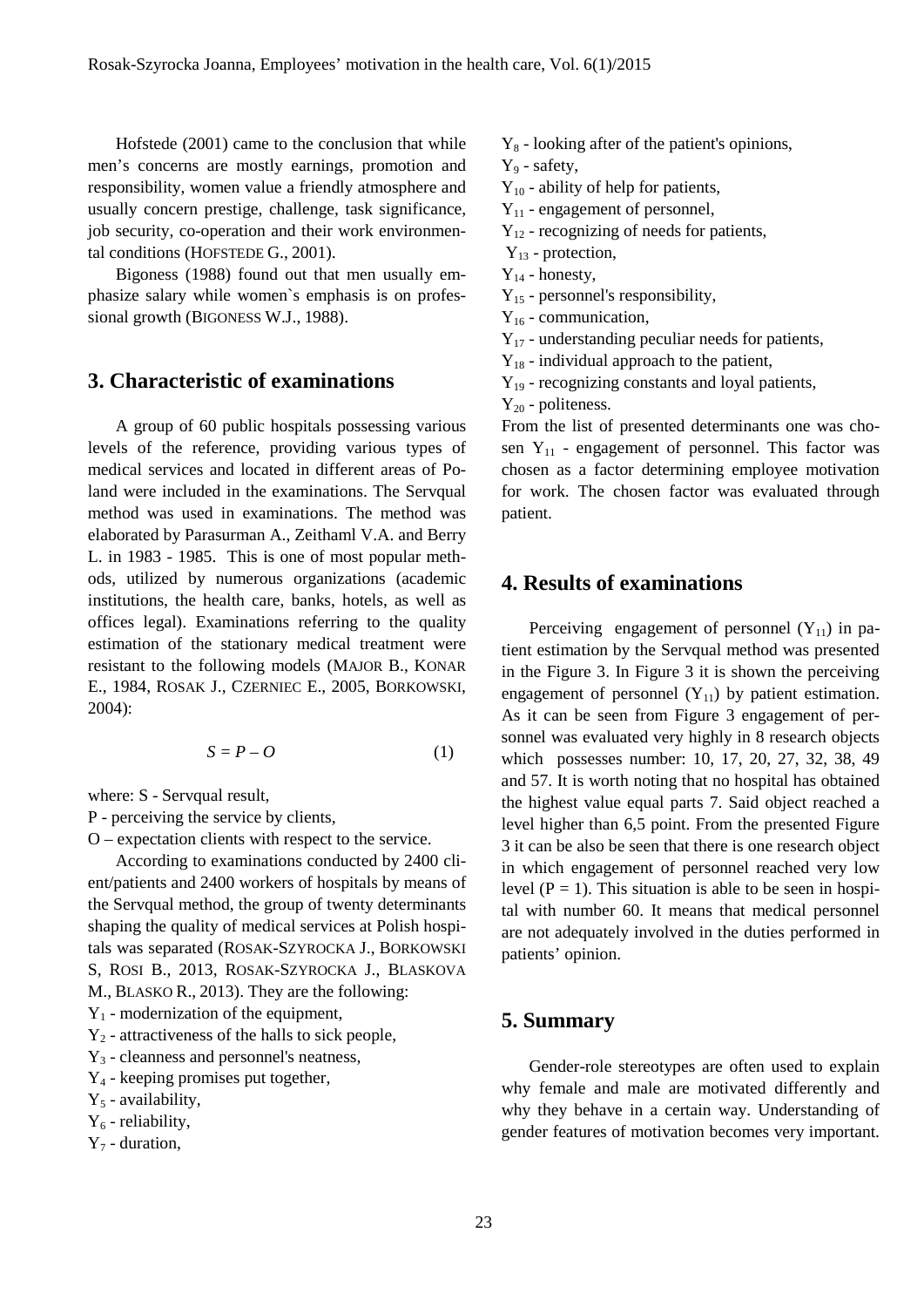Gender stereotypes play a significant role in the processes of gender motivation evaluation.

Intensifying the engagement of employees should be one of the most important trends in human resource management.

Interactions between healthcare employees and patients can often determine the patient satisfaction measures that influence this reimbursement.

The process of building employee engagement is a key element of a personnel policy. Knowledgeable, and most importantly, effective employees, not only have specialist knowledge and skills, but also a high level of motivation.



*Fig. 3. Perceiving engagement of personnel (Y11) - patient estimation. Servqual method result. Source: own study*

# **Literature**

- 1. ARMSTRONG M. A. 2001. *Handbook of Human resource Management Practice* (8th Edition), London: Kogan Page, pp. 957, ISBN 0 7494 4631 5.
- 2. ARNANIA-KEPULADZE T. *2010. Gender stereotypes and gender feature of job motivation: differences or similarity?*, Problems and Perspectives in Management, Volume 8, Issue 2, ISSN 1810-5467, "Business Perspectives" Publishing Company, Ukraine, pp. 84-93.
- 3. BIGONESS W.J. *1988. Sex differences in job attribute preferences*. Journal of Organizational Behavior, 9, pp. 139-147, ISSN 1099-1379.
- 4. BORKOWSKI S. 2004. Instrumenty rozwiązywania problemów w zarządzaniu, Wyd. Wyż. Szkoły Zarz. i Marketingu w Sosnowcu, Sosnowiec, ISBN 83-89275-46-5, p. 103.
- 5. BORKOWSKI S., ROSAK-SZYROCKA J. 2010. *Jakość usług medycznych w Polsce,* Wyd. Inst. Wyd. PTM, Warszawa, pp. 153, ISBN 978-83-61949-20-6.
- 6. BORKOWSKI S., ROSAK-SZYROCKA J. 2012. *Jakość i satysfakcja w usługach medycznych*, Wyd. Menedżerskie PTM, pp. 190, ISBN 978-83-61949-72-5.
- 7. HASSANZADEH R., MAHDINEJAD G. 2013. *Relationship between Happiness and Achievement Motivation*: *A Case of University Students*, Journal of Elementary Education Vol.23, No. 1 Published by: Department of Elementary Education, Lahore, Pakistan, pp. 53-65, ISSN: 2227- 1090.
- 8. HOFSTEDE G. 2001. *Culture's Consequences: Comparing Values, Behaviors, Institutions, and Organizations Across Nations*, ISBN 9780803973244.
- 9. HORNBY P., SIDNEY E. 1988. *Motivation and health systems performance*, WHO/EDUC/88.196.